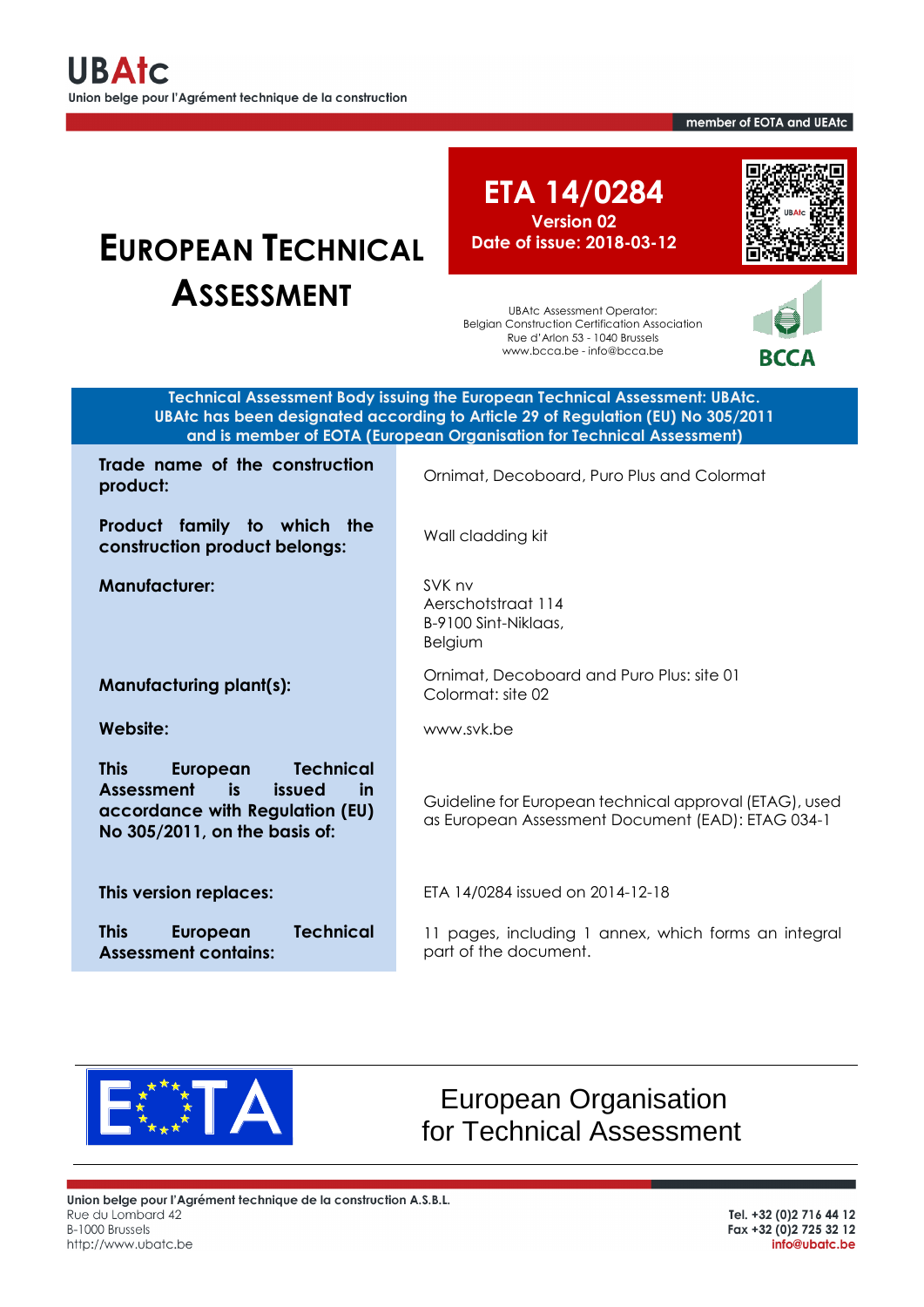## **I. Legal bases and general conditions**

- 1 This European Technical Assessment is issued by UBAtc (Union belge pour l'Agrément technique de la construction, i.e. Belgian Union for technical Approval in construction), in accordance with:
	- Regulation (EU) No 305/2011<sup>1</sup> of the European Parliament and of the Council of 9 March 2011 laying down harmonised conditions for the marketing of construction products and repealing Council Directive 89/106/EEC
	- Commission Implementing Regulation (EU) No 1062/2013<sup>2</sup> of 30 October 2013 on the format of the European Technical Assessment for construction products
	- Guideline for European technical approval (ETAG), used as European Assessment Document (EAD): ETAG 034-1
- 2 Under the provisions of Regulation (EU) No 3205/2011, UBAtc is not authorized to check whether the provisions of this European Technical Assessment are met once the ETA has been issued.
- 3 The responsibility for the conformity of the performances of the products with this European Technical Assessment and the suitability of the products for the intended use remains with the holder of the European Technical Assessment.
- Depending on the applicable Assessment and verification of constancy of performance (AVCP) system, (a) notified body(ies) may carry out third-party tasks in the process of assessment and verification of constancy of performance under this Regulation once the European Technical Assessment has been issued.
- 5 This European Technical Assessment allows the manufacturer of the construction product covered by this ETA to draw up a declaration of performance for the construction product.
- 6 CE marking should be affixed to all construction products for which the manufacturer has drawn up a declaration of performance.
- 7 This European Technical Assessment is not to be transferred to other manufacturers, agents of manufacturers, or manufacturing plants other than those indicated on page 1 of this European Technical Assessment.
- 8 The European Technical Assessment holder confirms to guarantee that the product(-s) to which this assessment relates, is/are produced and marketed in accordance with and comply with all applicable legal and regulatory provisions, including, without limitation, national and European legislation on the safety of products and services. The ETA-holder shall notify the UBAtc immediately in writing of any circumstance affecting the aforementioned guarantee. This assessment is issued under the condition that the aforementioned guarantee by the ETA-holder will be continuously observed.
- According to Article 11(6) of Regulation (EU) No 305/2011, when making a construction product available on the market, the manufacturer shall ensure that the product is accompanied by instructions and safety information in a language determined by the Member State concerned which can be easily understood by users. These instructions and safety information should fully correspond with the technical information about the product and its intended use, which the manufacturer has submitted to the responsible Technical Assessment Body for the issuing of the European Technical Assessment.
- 10 Pursuant to Article 11(3) of Regulation (EU) No 305/2011, manufacturers shall adequately take into account changes in the product-type and in the applicable harmonised technical specifications. Therefore, when the contents of the issued European Technical Assessment do not any longer correspond to the product-type, the manufacturer should refrain from using this European Technical Assessment as the basis for their declaration of performance.
- 11 All rights of exploitation in any form and by any means of this European Technical Assessment is reserved for UBAtc and the ETA-holder, subject to the provisions of the applicable UBAtc regulations.
- 12 Reproduction of this European Technical Assessment including transmission by electronic means shall be in full. However, partial reproduction can be made with the written consent of UBAtc. In this case partial reproduction has to be designated as such. Texts and drawings of advertising brochures shall not contradict or misuse the European Technical Assessment.
- 13 Subject to the application introduced, this European Technical Assessment is issued in English and may be issued by the UBAtc in its official languages. The translations correspond fully to the English reference version circulated in EOTA.
- 14 This 2<sup>nd</sup> version of the European Technical Assessment was issued by UBAtc on 12 March 2018. It replaces the 1st version of this ETA, issued on 18 December 2014. Compared with the 1st version, this ETA comprises the additional product 'Colormat' and corresponding fixings.

<sup>1</sup> OJEU, L 88 of 2011/04/04

l

<sup>2</sup> OJEU, L 289 of 2013/10/31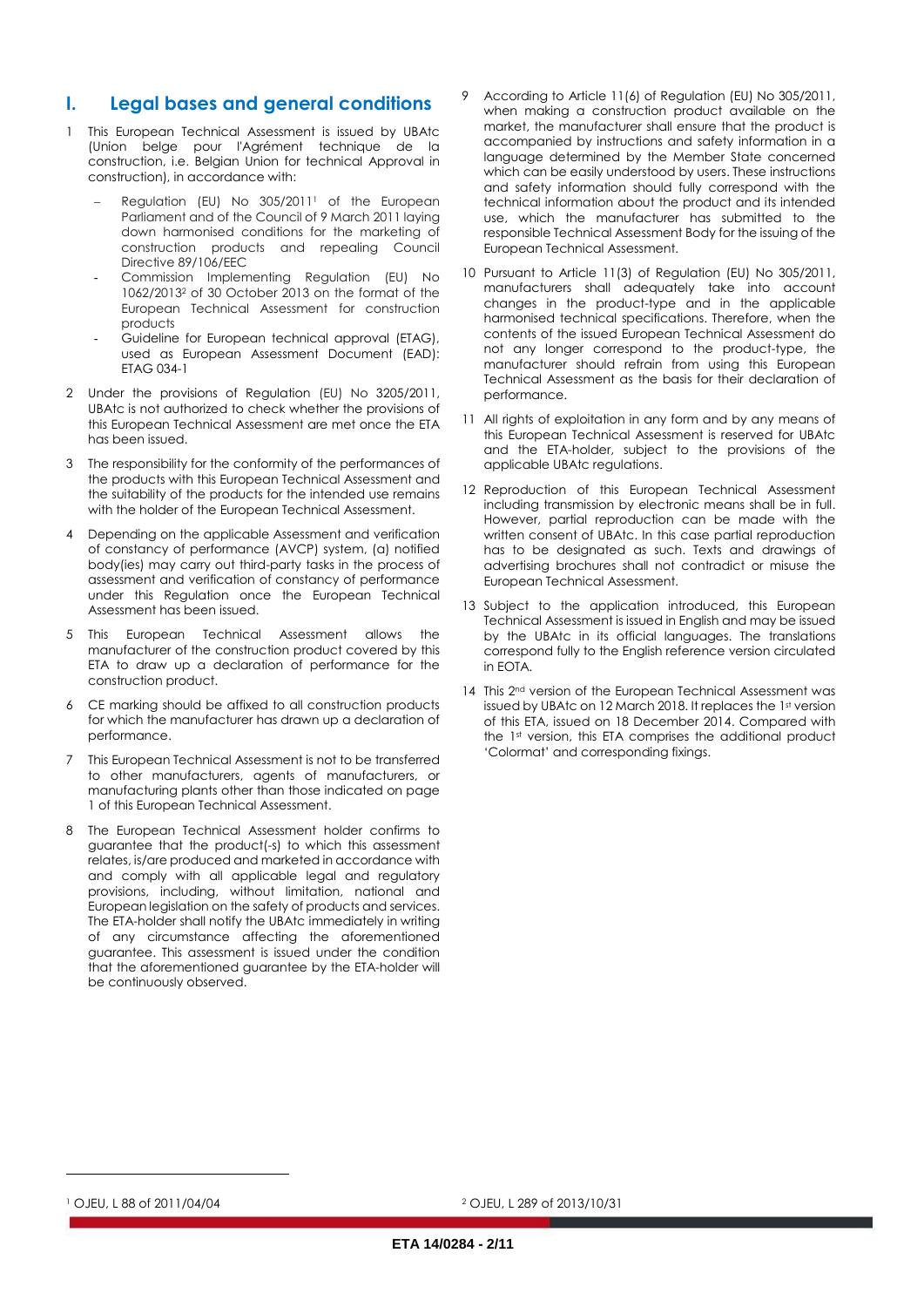# **II. Technical Provisions**

# **1 Technical description of the product**

The subject of the ETA is a cladding kit, consisting of a cladding material to be attached to a substructure and its fixing products.

The system comprises:

- One cladding material (fibre-cement panels)
- Several cladding dimensions (can be built to order, within a size range, with or without edge trimming)
- Several cladding colours and surface textures, including panels without finishing
- Several fixing types (wood screw, metal screw, pop rivets, undercut screw), to be used with several layouts

The cladding elements are fibre-cement panels with the trade names Ornimat, Decoboard, Puro Plus and Colormat (depending on the size and finish of the panels, see table 1). The panels are manufactured from a homogeneous mixture of Portland cement, selected reinforcement fibres, additives and water. The Ornimat, Decoboard and Puro Plus panels are double compressed and are air-cured. The Colormat panels are autoclaved.

## **Table 1: The panel finish for each trade name:**

| <b>Denomination</b> | <b>Finishing</b><br>(front)                                                                             | <b>Finishing</b><br>(back)                                                       | <b>Maximum size</b><br>(mm x mm)                         |
|---------------------|---------------------------------------------------------------------------------------------------------|----------------------------------------------------------------------------------|----------------------------------------------------------|
| Ornimat             | high quality,<br>durable and<br>UV-resistant<br>two-<br>component<br>polyurethane<br>painting<br>system | high quality,<br>durable two-<br>component<br>polyurethane<br>painting<br>system | 3070 x 1220                                              |
| Decoboard           | high-quality<br>and durable<br>acrylic paint<br>with<br>enhanced UV<br>resistance                       | high quality,<br>durable two-<br>component<br>polyurethane<br>painting<br>system | 3070 x 1220<br>(squared)<br>3085 x 1235<br>(non squared) |
| Puro Plus           | no finish layer no finish layer                                                                         |                                                                                  | 3070 x 1220<br>(squared)<br>3085 x 1235<br>(non squared) |
| Colormat            | hydrofuge                                                                                               | hydrofuge                                                                        | 3050 x 1220                                              |

The minimal thickness is 8 mm for all panel finishes, albeit that thicker panels can be produced should this be necessary (e.g. if higher mechanical strength is needed).

The foreseen fixing types are:

| <b>Fixing</b><br>type <sup>1</sup> | <b>Cladding element</b>                                                             |
|------------------------------------|-------------------------------------------------------------------------------------|
| A                                  | Ornimat, Decoboard, Puro Plus, Colormat:<br>thickness $\geq 8$ mm                   |
| B                                  | Ornimat, Decoboard, Puro Plus: thickness ≥ 8 mm<br>Colormat: thickness $\geq 10$ mm |

For fixings type A:

- Screws for wood substructure: self-drilling screw, head Ø 12 mm, Torx 20, inox. Minimum dimensions Ø 4,8 mm x 38 mm. A2 or A4 quality. Pull-out load  $P_K$ : 243 daN.
- Screws for aluminium substructure: self-drilling screw, head Ø 12 mm, Torx 20, inox. Minimum dimensions Ø 4,8 mm x 25 mm. A2 or A4 quality. Pull-out load  $P_K$ : 314 daN.
- Pop rivets for aluminium substructure: corps Ø 4,8 mm; head  $\varnothing$  16 mm. Stainless steel A2. Pull-out load P<sub>K</sub>: 177 daN in profil-T, thickness ≥ 2 mm.

For fixings type B:

- Ornimat, Decoboard, Puro Plus 8mm: Undercut screws: KEIL KH (hs 5,5 M6). Anchor sleeve and screw, stainless steel A4.
- Colormat 10mm: Undercut screws: KEIL KH (hs 7,0 M6). Anchor sleeve and screw, stainless steel A4.

Indications given regarding the working life cannot be interpreted as a guarantee given by the producer or the UBAtc, but are to be regarded only as a means for choosing the appropriate product(s) in relation to the expected economically reasonable working life of the construction works.

## **2 Specification of the intended use(s) in accordance with the applicable EAD**

Cladding kit for use as external cladding of vertical walls, mechanically fastened to a framework (not specific to the kit), which is fixed to the external wall of new or existing buildings. An insulation layer is usually fixed on the external wall.

The substrate walls are made of masonry (clay, concrete or stone), concrete (cast on site or as prefabricated panels), timber or metal frame. Insulation material, if used, is defined in accordance with the table in annex 1.

Between the cladding elements and the insulation layer or the external wall if no insulation is used, there is an air space, which shall always be drained and ventilated. The cladding elements are made of fibre-cement panels.

The cladding elements are attached to the external wall using a subframe, which is made of timber (class C24 in accordance with EN 338) or aluminium (grade EN-AW 6060 in accordance with EN 573-3, thermal treatment T5 in accordance with EN 515; wall thickness  $\geq 2$  mm). The cladding elements are usually assembled according to a specific technical design for joints and construction discontinuities, which forms part of the product description.

The claddings are non-load-bearing construction elements. They do not contribute to the stability of the wall on which they are installed. The claddings will normally contribute to durability of the works by providing enhanced protection from the effect of weathering. They are not intended to ensure airtightness of the building structure. The cladding kits do not contain windows or doors.

Only the claddings (without fixings) are placed on the market by the ETA-holder (manufacturer), the other components of the kit (e.g. fixings) are available on the market and specified in the ETA by the description of dimensions, material and performances of components. The manufacturer and trading reference of fixings are indicated.

The provisions, test and assessment methods in this ETA or referred to, have been written based upon the assumed intended working life of the cladding kits for the intended use of at least 25 years, provided that the cladding kits is subject to appropriate use and maintenance. These provisions are based upon the current state of art and the available knowledge and experience.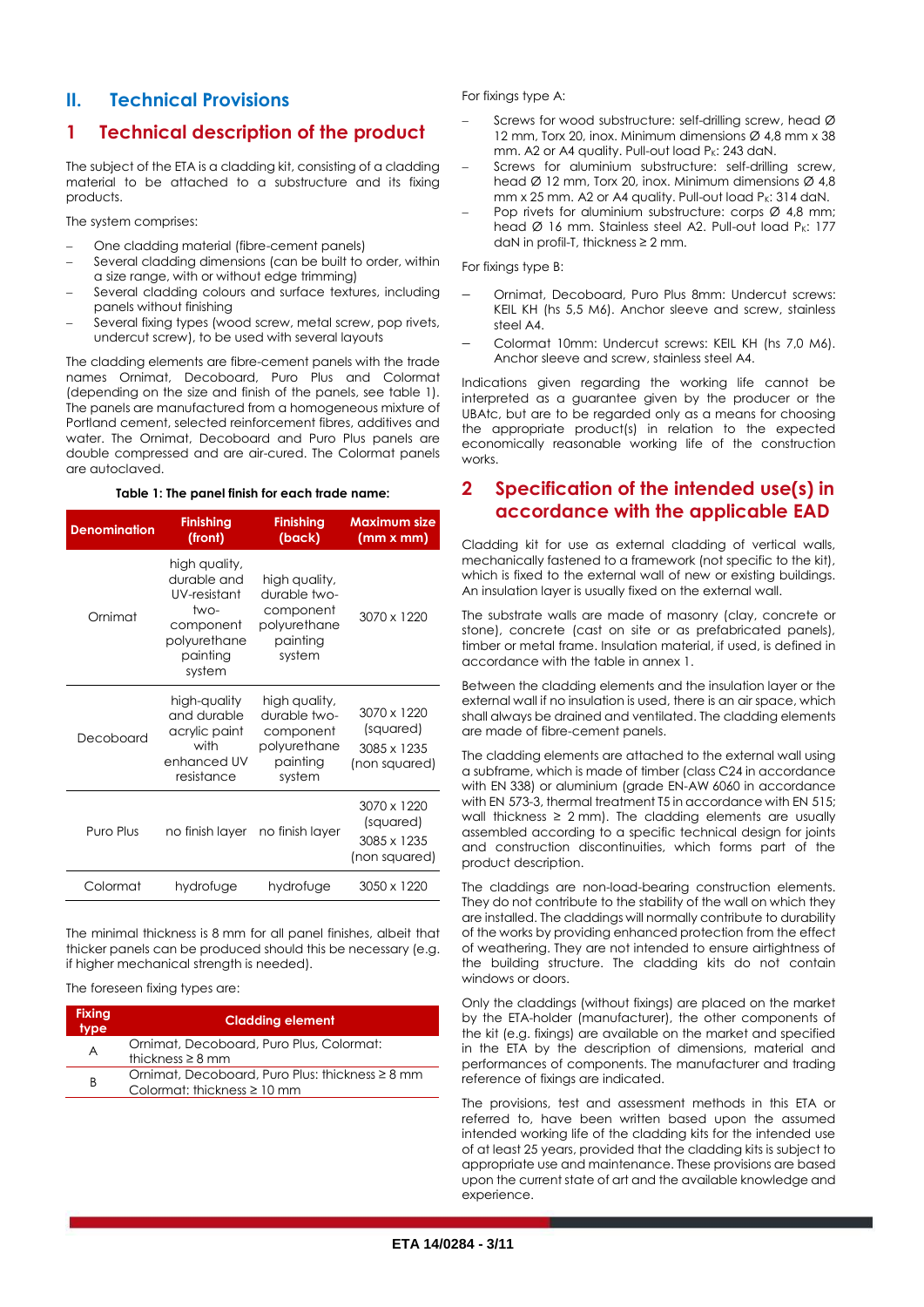# **3 Performance of the product and references to the methods used for its assessment**

#### **3.1 Mechanical resistance and stability (BWR 1)**

No performance assessed.

#### **3.2 Safety in case of fire (BWR 2)**

#### **3.2.1 Reaction to fire**

The cladding kit has been classified:

- Ornimat, Decoboard: A2-s1,d0;
- Puro Plus: A2-s1,d0;
- Colormat: A2-s1,d0.

Since the cladding kit has not been assessed according to façade fire scenarios, an additional demonstration of the fitness for use in this context could have to be given in some countries at national level, as long as the harmonised system is not available.

#### **3.2.2 Reaction to fire on rear side**

Reaction to fire on the rear side has not been assessed.

#### **3.2.3 Fire resistance**

No performance assessed.

#### **3.3 Hygiene, health and the environment (BWR 3)**

#### **3.3.1 Watertightness of joints**

The kit has open joints. Thus artificial rain tests are not to be carried out.

*The kit has to be used with EPS to EN13163, XPS to EN 13164, PUR/PIR to EN 13165, phenolic foam to EN 13166 or mineral wool to EN 13162 (WS or WL(P)).*

#### **3.3.2 Water permeability**

No performance assessed.

#### **3.3.3 Water vapour permeability**

No performance assessed.

#### **3.3.4 Drainability**

No drainability problems have been revealed from the study of the technical drawings.

#### **3.3.5 Release of dangerous substances**

The product/kit shall comply with all relevant European and national provisions applicable for the uses for which it is brought to the market. The attention of the ETA-holder is drawn on the fact that for other uses or other Member States of destination there may be other requirements, which would have to be respected. For dangerous substances contained in the product but not covered by the ETA, the NPD option (no performance determined) is applicable.

### Used wood

The use of used wood is not foreseen.

#### Biocides

If wood treated with wood preservatives is used, a marking "PT"(treated with wood preservatives) according EN 13986 is foreseen.

#### Flame retardant/fire retardant

The use of flame retardant is not foreseen.

#### **Formaldehyde**

The use of materials containing formaldehyde is not foreseen.

#### Pentachlorophenol:

The use of materials containing pentachlorophenol is not foreseen.

#### Man-made mineral fibres

The use of carcinogen man made mineral fibres is not foreseen.

#### Ceramic fibres

The use of ceramic fibres is not foreseen.

Cadmium

The use of materials containing cadmium is not foreseen.

#### **3.4 Safety in Use (BWR 4)**

#### **3.4.1 Wind load resistance**

The assessment is based on data from the wind suction and mechanical tests.

The most critical case to be tested for wind load resistance is the largest panel for which the manufacturers' manual states that it can be affixed using 4 screws, as the screws have a lower resistance to pull-out as the undercut panels. This corresponds to a panel measuring 640 mm x 640 mm, mounted onto wooden rafters.

The characteristic wind resistance is derived from the pull-out or pull-through resistance of the fixings. The results of the wind suction test were higher than the pull-out or pull-through resistance of the fixings, by a factor 1,45 to 2,85.

#### **3.4.2 Wind suction**

#### *3.4.2.1 Ornimat, Decoboard and Puro Plus panels*

#### **Photograph of the wind suction assembly**

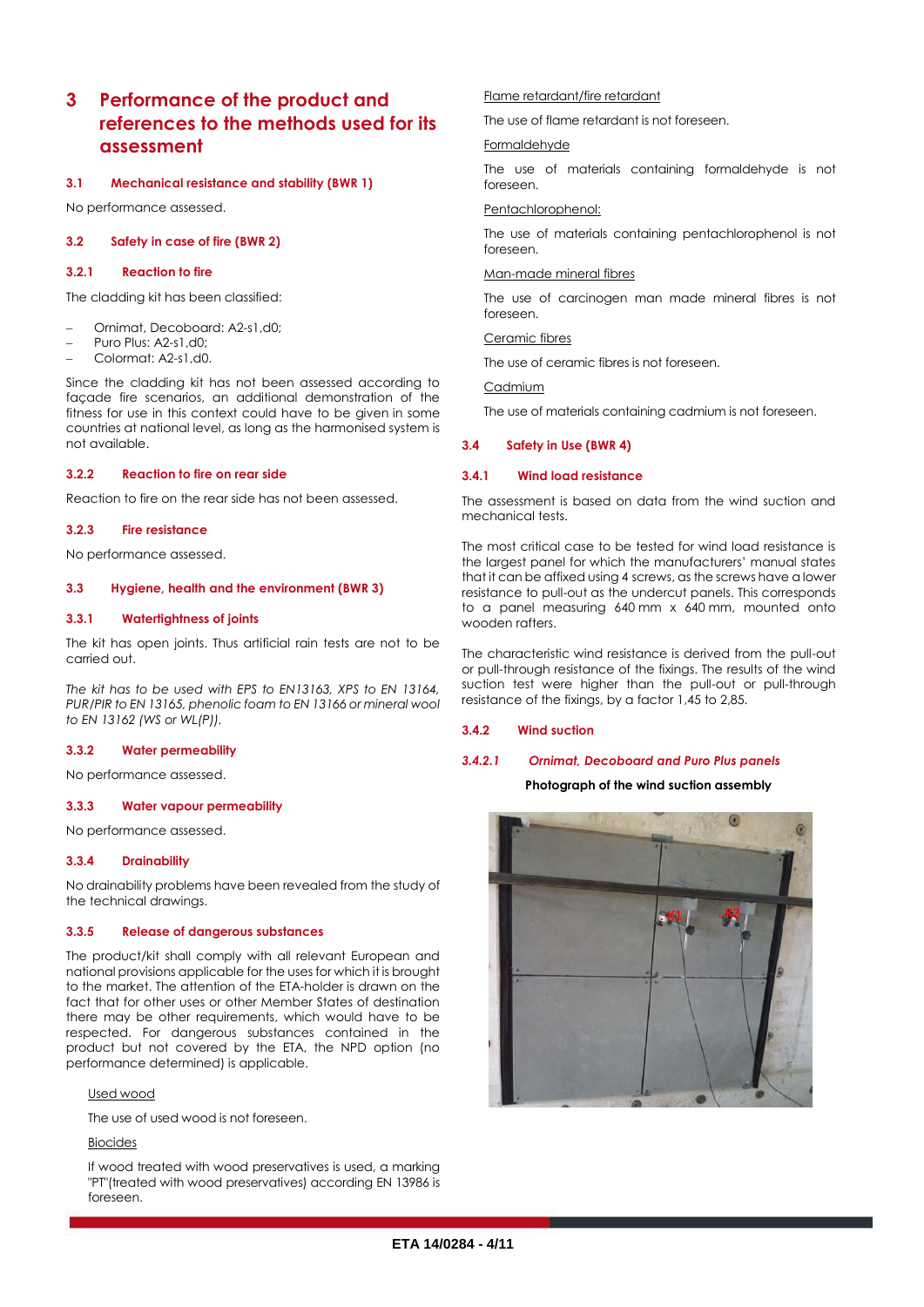



The load at which the test specimen fails is 4350 Pa, at which moment a panel breaks in a corner.

The test element included an EPDM profile between the substructure and the cladding element.

The deflection was measured up to a differential pressure of 4000 Pa. The maximum deflection was 9,5 mm (K1) and 14,7 mm (K2). After returning to a differential pressure of 0 Pa the deflection returned to less than 0,24 mm (K1) and less than 1,08 mm (K2).

#### *3.4.2.2 Colormat panels*

Curves "pressure - displacement"



The load at which the test specimen fails is 4867 Pa, at which moment a panel breaks in all four corners.

The test element did not include an EPDM profile between the substructure and the cladding element.

The deflection was measured up to a differential pressure of 3000 Pa. The maximum deflection was 9,9 mm (K1) and 11,2 mm (K2). After returning to a differential pressure of 0 Pa the deflection returned to less than 2,1 mm (K1) and less than 2,2 mm (K2).

#### **3.4.3 Mechanical resistance**

#### *3.4.3.1 Family A (screws and rivets)*

#### **Table 1 – Mechanical resistance of fixings - screws**

| <b>Mounting</b> | <b>Ring diameter</b>                 | Mean | <b>Characteristic</b><br>value |  |  |
|-----------------|--------------------------------------|------|--------------------------------|--|--|
|                 | (mm)                                 | (N)  | (N)                            |  |  |
|                 | <b>Ornimat, Decoboard, Puro Plus</b> |      |                                |  |  |
| Corner          | 180                                  | 296  | 270,4                          |  |  |
| Corner          | 270                                  | 186  | 153,4                          |  |  |
| Corner          | 350                                  | 154  | 137,7                          |  |  |
| Edge            | 180                                  | 1178 | 1000,3                         |  |  |
| Edge            | 270                                  | 804  | 687,5                          |  |  |
| Edge            | 350                                  | 743  | 617,2                          |  |  |
| Centre          | 180                                  | 2451 | 2322.9                         |  |  |
| Centre          | 270                                  | 1931 | 1691,0                         |  |  |
| Centre          | 350                                  | 1546 | 1361,9                         |  |  |
|                 | Colormat                             |      |                                |  |  |
| Corner          | 180                                  | 834  | 808                            |  |  |
| Corner          | 270                                  | 635  | 591                            |  |  |
| Edge            | 180                                  | 1369 | 1066                           |  |  |
| Edge            | 270                                  | 1033 | 993                            |  |  |
| Centre          | 180                                  | 1820 | 1715                           |  |  |
| Centre          | 270                                  | 1454 | 1277                           |  |  |

#### **Table 2 – Mechanical resistance of fixings - rivets**

| <b>Mounting</b> | <b>Ring diameter</b> | Mean | <b>Characteristic</b><br>value |  |
|-----------------|----------------------|------|--------------------------------|--|
|                 | (mm)                 | (N)  | (N)                            |  |
| Centre          | 180                  | 2508 | 2198.0                         |  |

The mean value for rivets and screws are comparable, therefore the other fixing positions and ring diameters are not tested.

#### <span id="page-4-0"></span>*3.4.3.2 Family B (undercut screws)*

#### **3.4.3.2.1 Ornimat, Decoboard and Puro Plus panels**

For all supporting ring diameters, the mode of rupture is pull-out of the test specimen (cone rupture).

#### **Table 3 – Mechanical resistance of fixings - screws**

| Mounting | <b>Ring diameter</b>            | Mean                      | <b>Characteristic</b><br>value |
|----------|---------------------------------|---------------------------|--------------------------------|
|          | (mm)                            | (N)                       | (N)                            |
|          |                                 | Axial load                |                                |
| Centre   | 135                             | 1293                      | 1136                           |
| Centre   | 300                             | 1212                      | 1071                           |
| Centre   | 400                             | 1151                      | 1068                           |
|          |                                 | Shear load                |                                |
| Centre   |                                 | 4772                      | 4385                           |
|          |                                 | Combined load (30° angle) |                                |
| Centre   | 400 mm                          | 2114                      | 1939                           |
|          |                                 | Combined load (60° angle) |                                |
| Centre   | 400 mm                          | 1372                      | 1144                           |
|          | Axial load after pulsating load |                           |                                |
| Centre   | 135                             | 1248                      | 1097                           |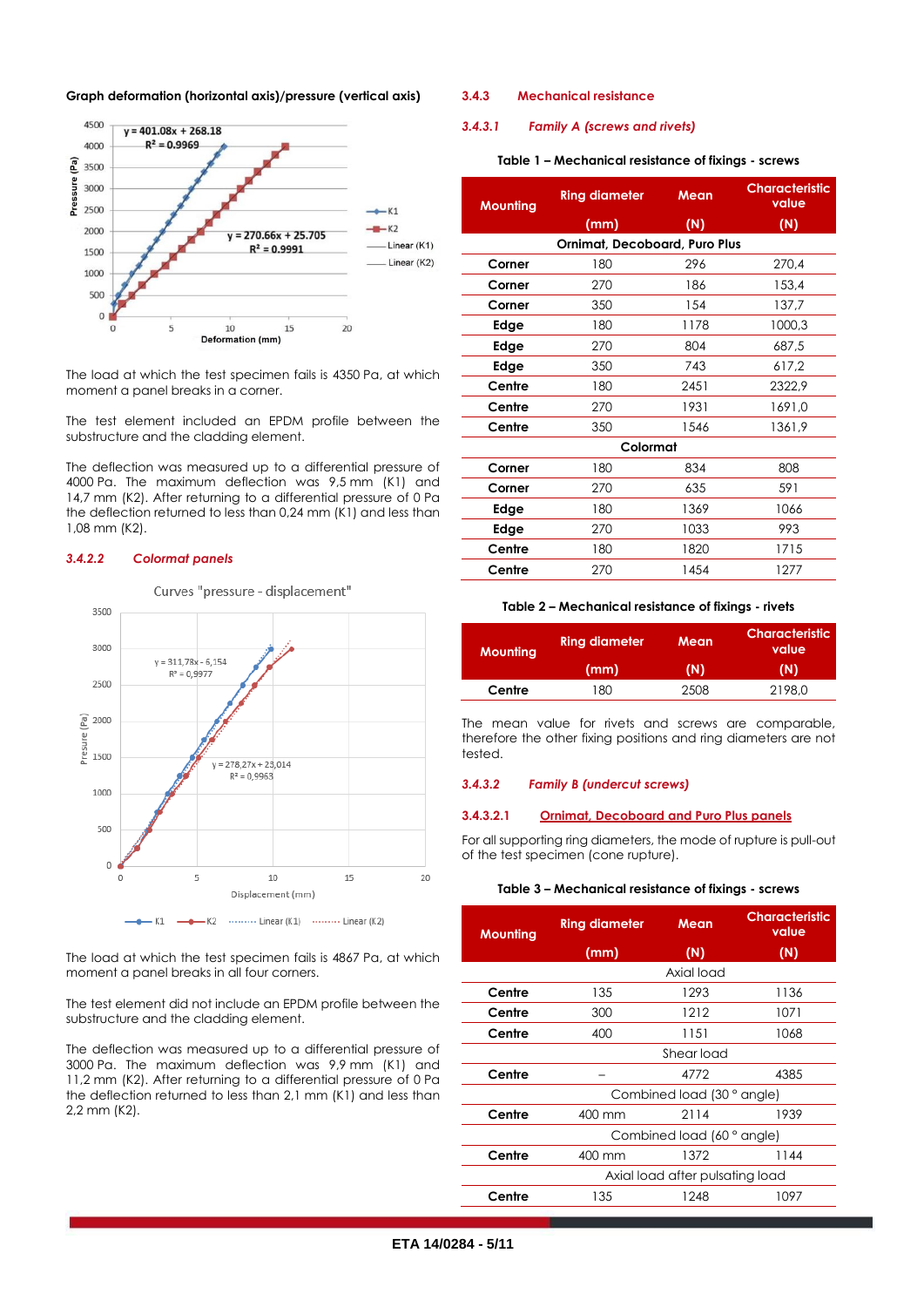The displacements during the pulsating load test have been continuously recorded.



The displacement before and after the pulsating loading is 0,091 mm.

#### **3.4.3.2.2 Colormat panels**

For all supporting ring diameters, the mode of rupture is pull-out of the test specimen (cone rupture or delamination).

| Table 3 - Mechanical resistance of fixings - screws |  |  |  |
|-----------------------------------------------------|--|--|--|
|-----------------------------------------------------|--|--|--|

| <b>Mounting</b> | <b>Ring diameter</b>            | Mean                       | <b>Characteristic</b><br>value |
|-----------------|---------------------------------|----------------------------|--------------------------------|
|                 | (mm)                            | (N)                        | (N)                            |
|                 |                                 | Axial load                 |                                |
| Centre          | 135                             | 1547                       | 1249                           |
|                 | Shear load                      |                            |                                |
| Centre          |                                 | 4275                       | 3806                           |
|                 |                                 | Combined load (45 ° angle) |                                |
| Centre          | $200 \text{ mm}$                | 1481                       | 882                            |
|                 | Combined load (60 ° angle)      |                            |                                |
| Centre          | $200 \text{ mm}$                | 2356                       | 1612                           |
|                 | Axial load after pulsating load |                            |                                |
| Centre          | 135                             | 1598                       | 1469                           |

The displacements during the pulsating load test have not been recorded.

#### **3.4.4 Resistance to horizontal point loads**

The resistance to horizontal point loads has not been assessed.

#### **3.4.5 Impact resistance – shatter properties**

The categories given in the following table correspond to the degrees of exposure in use. They do not include an allowance for acts of vandalism.

| Table 4 – Definition of use categories in accordance with |
|-----------------------------------------------------------|
| <b>ETAG 034-1</b>                                         |

| Use.<br>category | <b>Description</b>                                                                                                                                                                                                                                                        |
|------------------|---------------------------------------------------------------------------------------------------------------------------------------------------------------------------------------------------------------------------------------------------------------------------|
|                  | A zone readily accessible at ground level to<br>the public and vulnerable to hard body<br>impacts but not subjected to abnormally<br>rough use.                                                                                                                           |
| Ш                | A zone liable to impacts from thrown or kicked<br>objects, but in public locations where the<br>height of the kit will limit the size of the impact;<br>or at lower levels where access to the building<br>is primarily to those with some incentive to<br>exercise care. |
| Ш                | A zone not likely to be damaged by normal<br>impacts caused by people or by thrown or<br>kicked objects.                                                                                                                                                                  |
|                  | A zone out of reach from ground level                                                                                                                                                                                                                                     |

Based upon the obtained test results, the kit is assessed as being in:

- Ornimat, Decoboard and Puro Plus panels: category III;
- Colormat panels: category III

It has been established that the cladding element does not present sharp or cutting edges and its surfaces do not cause bodily injury, to the occupants or people nearby.

#### **3.4.6 Resistance to seismic actions**

European and/or National regulation shall apply.

#### **3.4.7 Hygrothermal behaviour**

As the panels conform to EN 12467 class A, hygrothermal behaviour was favourably assessed and the panel is known not to be subject to hygrothermal variation, such as:

- deterioration such as cracking or delamination of the cladding element that allows water penetration to the insulation
- detachment of the cladding element
- Irreversible deformation

#### **3.5 Protection against noise (BWR 5)**

No performance assessed.

#### **3.6 Energy economy and heat retention (BWR 6)**

No performance assessed.

#### **3.7 Sustainable use of natural resources (BWR 7)**

No performance assessed.

#### **3.8 Aspects of durability and serviceability**

#### **3.8.1 Density**

The density has been determined in accordance with EN 12467. The density is (oven dry):

- Ornimat, Decoboard and Puro Plus panels: ≥1.700 kg/m³
- Colormat panels: ≥1.600 kg/m³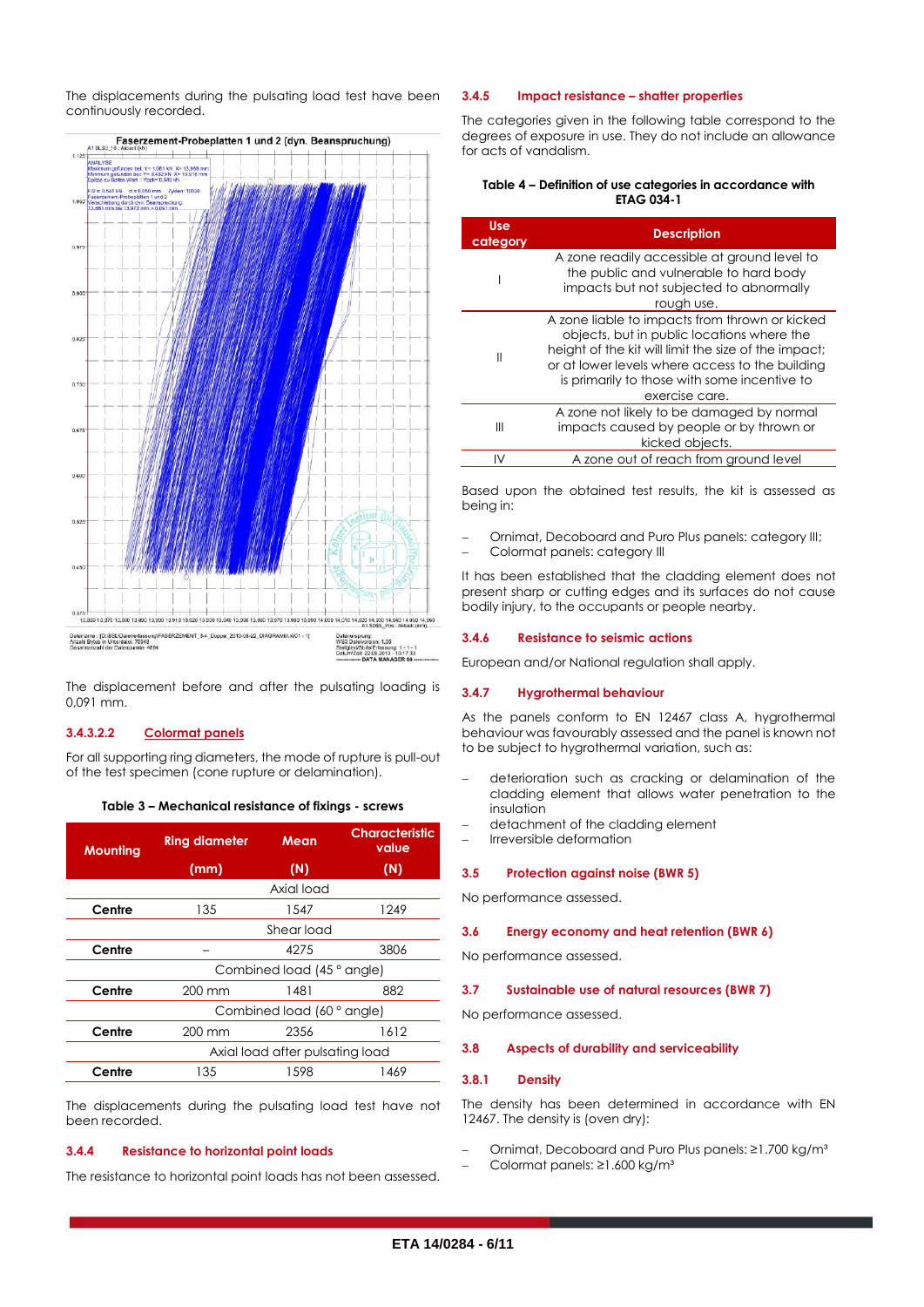#### **3.8.2 Minimum modulus of rupture**

The minimum modulus of rupture has been determined in accordance with EN 12467. The minimum modulus of rupture is ≥ 24 MPa (class 5) in wet condition

#### **3.8.3 Pulsating load (for undercut fixing)**

The resistance before and after pulsating loads, as well as the displacements recorded during this test for the Ornimat, Decoboard and Puro Plus panels, have been cited in paragrap[h 3.4.3.2.](#page-4-0)

#### **3.8.4 Dimensional stability of external cladding element**

As the panels conform to EN 12467, dimensional stability was favourably assessed.

#### **3.8.5 Immersion in water**

As the panels conform to EN 12467 class A, immersion in water was favourably assessed.

#### **3.8.6 Freeze-thaw**

As the panels conform to EN 12467 class A, resistance to freezethaw cycles was favourably assessed.

#### **3.8.7 Chemical and biological attack**

The panel material is not known to be of subject to specific chemical or biological attack.

#### **3.8.8 Corrosion**

All fixings are made of stainless steel of grade A2 (grade 1.4301 in accordance with EN 10088-1), which has excellent resistance to atmospheric corrosion, except in severe industrial and marine environments.

#### **3.8.9 UV radiation**

Only mechanical deterioration is considered; the decorative properties are not considered. The panels are resistant to UV.

# **4 Assessment and verification of constancy of performance (AVCP) system applied, with reference to its legal base**

In accordance with Regulation (EU) N° 305/2011, Article 65, Directive 89/106/EEC is repeated, but references to the repeated Directive shall be construed as references to the Regulation.

The system(s) of assessment and verification of constancy of performance, specified in the Decision of the Commission 2003/640/EC of 2003-9-43, are specified in the following Table.

#### **Table 1 – System of assessment and verification of constancy of performance applicable to cladding kit**

| Product(s)                          | Intended<br>use(s)               | Level(s) or<br>class(es) | <b>Assessment</b><br>and<br>verification of<br>constancy of<br>performance<br>system(s)* |
|-------------------------------------|----------------------------------|--------------------------|------------------------------------------------------------------------------------------|
| Kits for exterior<br>wall claddings | external<br>finishes of<br>walls |                          | 2+                                                                                       |

**\* See Annex V to Regulation (EU) NO 305/2011**

In addition, according to the Decision of the Commission 2003/640/EC of 2003-9-4, and Commission Delegated Regulation (EU) 2016/3644, the systems of assessment and verification of constancy of performance specified in table 4 apply to these products with regard to reaction to fire.

#### **Table 2 – Choice of the system of assessment and verification of constancy of performance to cladding kit with respect to reaction to fire**

| <b>Product(s)</b>                                  | <b>Intended</b><br>use(s) | Level(s) or<br>class(es)<br>(reaction to<br>fire) | <b>Assessment</b><br>and<br>verification of<br>constancy of<br>performance<br>system(s)(a) |
|----------------------------------------------------|---------------------------|---------------------------------------------------|--------------------------------------------------------------------------------------------|
| Kits for exterior<br>wall claddings requidtions on |                           | $(A1, A2, B, C)^*$                                |                                                                                            |
|                                                    | for uses<br>subject to    | $(A1, A2, B, C)$ **<br>D, E, F                    | 3                                                                                          |
|                                                    | reaction to fire          | $(A1 to F)***$                                    |                                                                                            |

**(a) System 1,3 and 4: see Regulation (EU) N° 305/2011, Annex V**

**\* Products/materials for which a clearly identifiable stage in the production process results in an improvement of the reaction to fire classification(e.g. an addition of fire retardants or a limiting of organic material)**

**\*\* Products/materials not covered by footnote (\*)**

**\*\*\* Products/materials that do not require to be tested for reaction to fire (e.g. products/materials of class A1 according to Commission Decision 96/603/EC4, as amended)**

**\*\*\*\* 'No Performance Declared' in accordance with Regulation (EU) N° 305/2011, Article 6(f)**

<sup>3</sup> see OJEU L226 of 2003-9-10

l

<sup>4</sup> OJEU L68/4 of 2016/03/15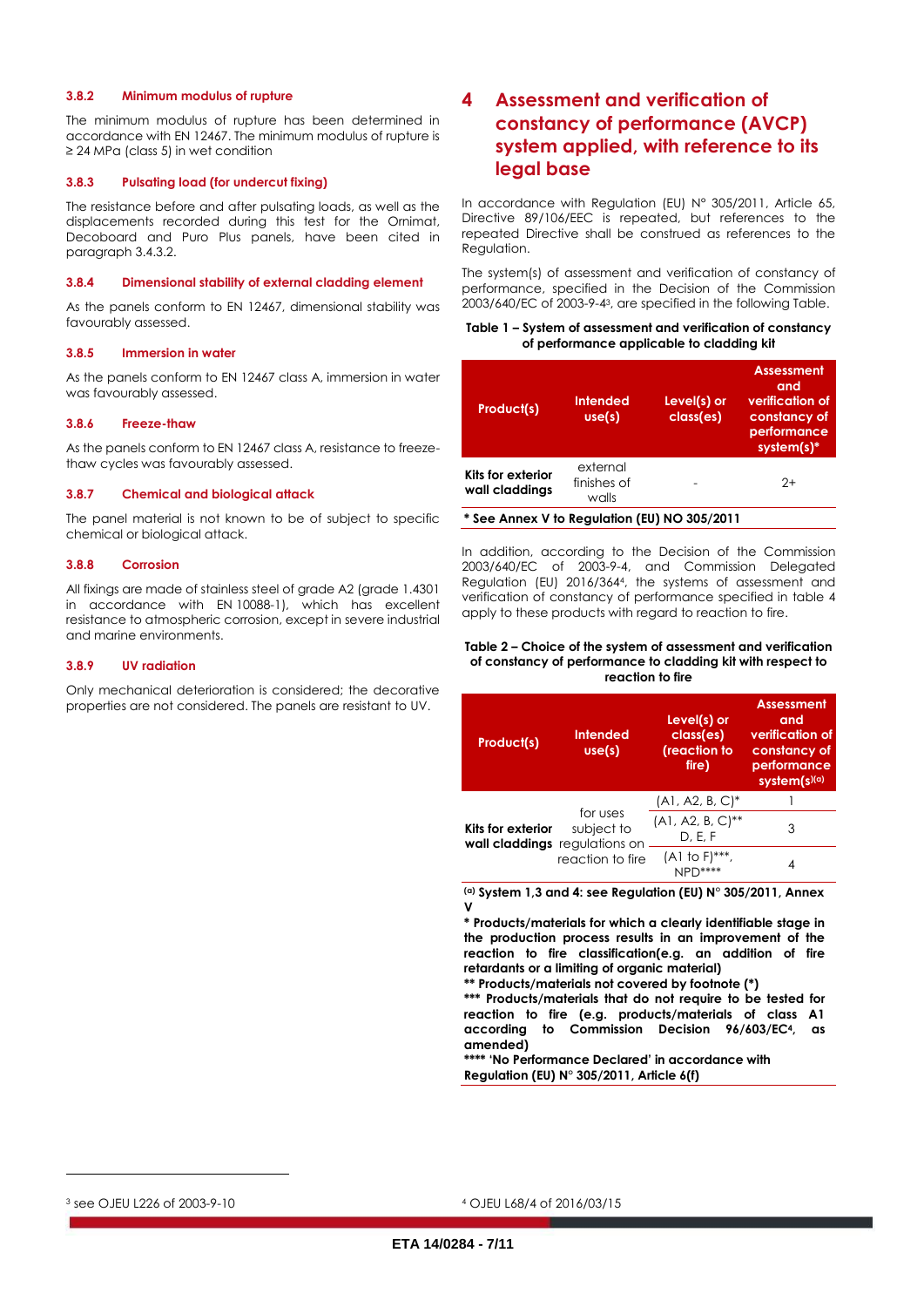# **5 Technical details necessary for the implementation of the AVCP system, as foreseen in the applicable EAD**

#### **5.1 Tasks for the ETA-holder**

#### **5.1.1 Factory production control (FPC)**

The ETA-holder shall exercise permanent internal control of the production. All the elements, requirements and provisions adopted by the ETA-holder shall be documented in a systematic manner in the form of written policies and procedures. This factory production control system shall ensure that production is in conformity with this ETA.

The personnel involved in the production process shall be identified, sufficiently qualified and trained to operate and maintain the production equipment. Machinery equipment shall be regularly maintained and this shall be documented. All processes and procedures of production shall be recorded at regular intervals.

The ETA-holder shall maintain a traceable documentation of the production process from purchasing or delivery of raw or basic raw materials up to the storage and delivery of finished products.

The production control system shall specify how the control measures are carried out, and at which frequencies.

ETA-holders which have an FPC system that complies with EN ISO 9001 and that addresses the requirements of this ETA are recognised as satisfying the FPC requirements.

Products that do not comply with requirements as specified in the ETA shall be separated from the conforming products and marked as such. The ETA-holder shall register non-compliant production and action(-s) taken to prevent further nonconformities. External complaints shall also be documented, as well as actions taken.

When materials/products are delivered for incorporation into the production process, verification of conformity with specifications in the ETA shall take place.

If supplied materials/components are not manufactured and tested by the supplier in accordance with agreed methods, or where the ETA-holder purchases materials/components on the open market, then where appropriate, they shall be subject to suitable documented checks/tests by the ETA-holder before acceptance.

The characteristics of incoming material and components, for which the supplier demonstrates documented compliance with a product specification, for an intended use that is appropriate for its use as a raw material or component of the product, shall be considered satisfactory and need, except in justified doubt, no further checking, unless the control plan specifies differently.

#### **5.1.2 Testing of samples taken at the factory**

#### *5.1.2.1 General*

 $\overline{a}$ 

At least the following minimum information shall be recorded:

- date and time of manufacture
- type of product produced
- material specification
- all results of the verifications performed within the agreed upon control plan

<sup>5</sup> The ETA-holder may adopt alternative test methods provided they serve the same purpose

#### **5.1.3 Maintenance, checking and calibration of equipment**

All testing equipment shall be maintained, calibrated and/or checked against equipment or test specimens traceable to relevant international or nationally recognised reference test specimens (standards). In case no such reference test specimens exist, the basis used for internal checks and calibration shall be documented.

The ETA-holder shall ensure that handling, preservation and storage of test equipment is such that its accuracy and fitness for purpose is maintained

When production is intermittent, the ETA-holder shall ensure that any test equipment which may be affected by the interruption is suitably checked and/or calibrated before use. The calibration of all test equipment shall be repeated if any repair or failure occurs which could upset the calibration of the test equipment.

#### **5.1.4 Testing as part of Factory Production Control**

Table 4 below specifies minimum requirements for testing as part of FPC.

If constituent materials or components are supplied by other manufacturers to the ETA-holder, the supplier shall perform FPC on those constituent materials or components. If that is the case, those suppliers should submit the relevant records to the ETA-holder.

#### **5.1.5 Initial Type Testing**

The assessment tests will have been conducted by the UBAtc or under its responsibility (which may include a proportion conducted by an independent laboratory or by the ETAapplicant, witnessed by the UBAtc). The UBAtc will have assessed the results of these tests in accordance with chapter 3 of this ETA, as part of the ETA issuing procedure.

#### **Table 4: Properties and minimum frequencies of control**

| Property                   | Indicative<br>test method <sup>5</sup> | <b>Threshold value</b><br>$(if$ any)                                                                                | <b>Minimum</b><br>number of<br><b>Tests</b> |
|----------------------------|----------------------------------------|---------------------------------------------------------------------------------------------------------------------|---------------------------------------------|
| Length                     | EN 12467                               | $\prime$                                                                                                            | 3 sh/day                                    |
| Width                      | EN 12467                               |                                                                                                                     | 3 sh/day                                    |
| <b>Thickness</b>           | EN 12467                               | $\geq 8$ mm                                                                                                         | 3 sh/day                                    |
| Squareness                 | EN 12467                               | Squared: level I<br>Non-squared: level II                                                                           | 3 sh/day                                    |
| <b>Flatness</b>            | EN 12467                               | Squared: level I<br>Non-squared: level II                                                                           | 3 sh/day                                    |
| Density                    | EN 12467                               | Ornimat, Decoboard<br>and Puro Plus:<br>$\geq$ 1700 kg/m <sup>3</sup><br>Colormat:<br>$\geq 1600$ kg/m <sup>3</sup> | 3 sh/day                                    |
| Bending<br>strength        | <b>FN 12467</b>                        | Class <sub>5</sub>                                                                                                  | 3 sh/day                                    |
| Freeze-thaw<br>sensitivity | EN 12467                               | $RL \ge 0.75$                                                                                                       | 1/3 years                                   |
| Water<br>absorption        | <b>FN 12467</b>                        | conform                                                                                                             | $1/3$ years                                 |
| Pull-out<br>resistance     | <b>ETAG 034</b>                        |                                                                                                                     | every<br>type/3<br>years                    |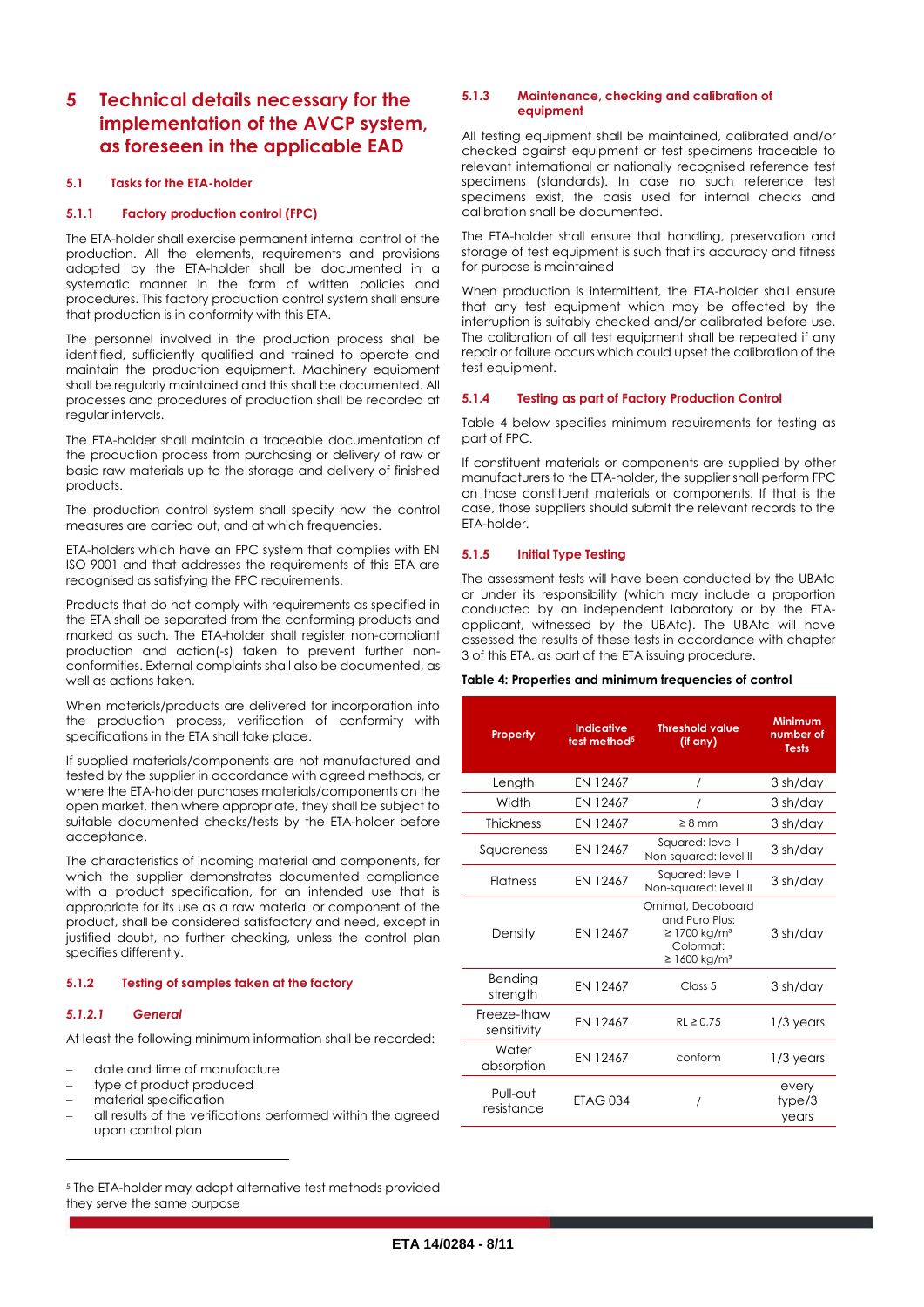#### **5.2 Tasks for the notified body**

#### **5.2.1 Certification of factory production control**

#### *5.2.1.1 Initial inspection of the factory and of factory production control*

Assessment of the factory production control is the responsibility of the notified inspection body.

An assessment shall be carried out of each production unit to demonstrate that the factory production control is in conformity with the ETA and any subsidiary information. This assessment shall be based on an initial inspection of the factory and of the factory production control.

#### *5.2.1.2 Continuous surveillance, assessment and approval of factory production control*

Subsequently continuous surveillance of factory production control is necessary to ensure continuing conformity with the ETA.

It is recommended that Surveillance inspections are to be conducted at least twice a year.

#### *5.2.1.3 Certification of Factory Production Control*

The certificate shall contain in particular:

- Name and address (identification number) of the certification body,
- Name and address of the manufacturer or his agent established in the Community,
- Description of the product (type, identification, use, etc…),
- Provisions to which the product conforms,
- Particular conditions applicable to the use of the product,
- The certificate number,
- Conditions and period of validity of the certificate, where applicable,
- Name of, and position held by, the person empowered to sian the certificate.

The certificate shall be presented in the language or languages accepted in the Member State in which the product is to be used.

## **6 Bibliography**

ETAG 034 : Cladding Kits - Part 1: Ventilated Cladding Kits comprising Cladding components and associated fixings

EN 338 : Structural timber. Strength classes

EN 573-3 : Aluminium and aluminium alloys. Chemical composition and form of wrought products. Chemical composition and form of products

EN 515 : Aluminium and aluminium alloys. Wrought products. Temper designations

EN 13163 : Thermal insulation products for buildings. Factory made expanded polystyrene (EPS) products. Specification.

EN 13164 : Thermal insulation products for buildings. Factory made extruded polystyrene foam (XPS) products. Specification

EN 13165 : Thermal insulation products for buildings. Factory made rigid polyurethane foam (PU) products. Specification

EN 13166 : Thermal insulation products for buildings. Factory made phenolic foam (PF) products. Specification

EN 13162 : Thermal insulation products for buildings. Factory made mineral wool (MW) products. Specification

EN 13986 : Wood-based panels for use in construction. Characteristics, evaluation of conformity and marking

EN 12467 : Fibre-cement flat sheets. Product specification and test methods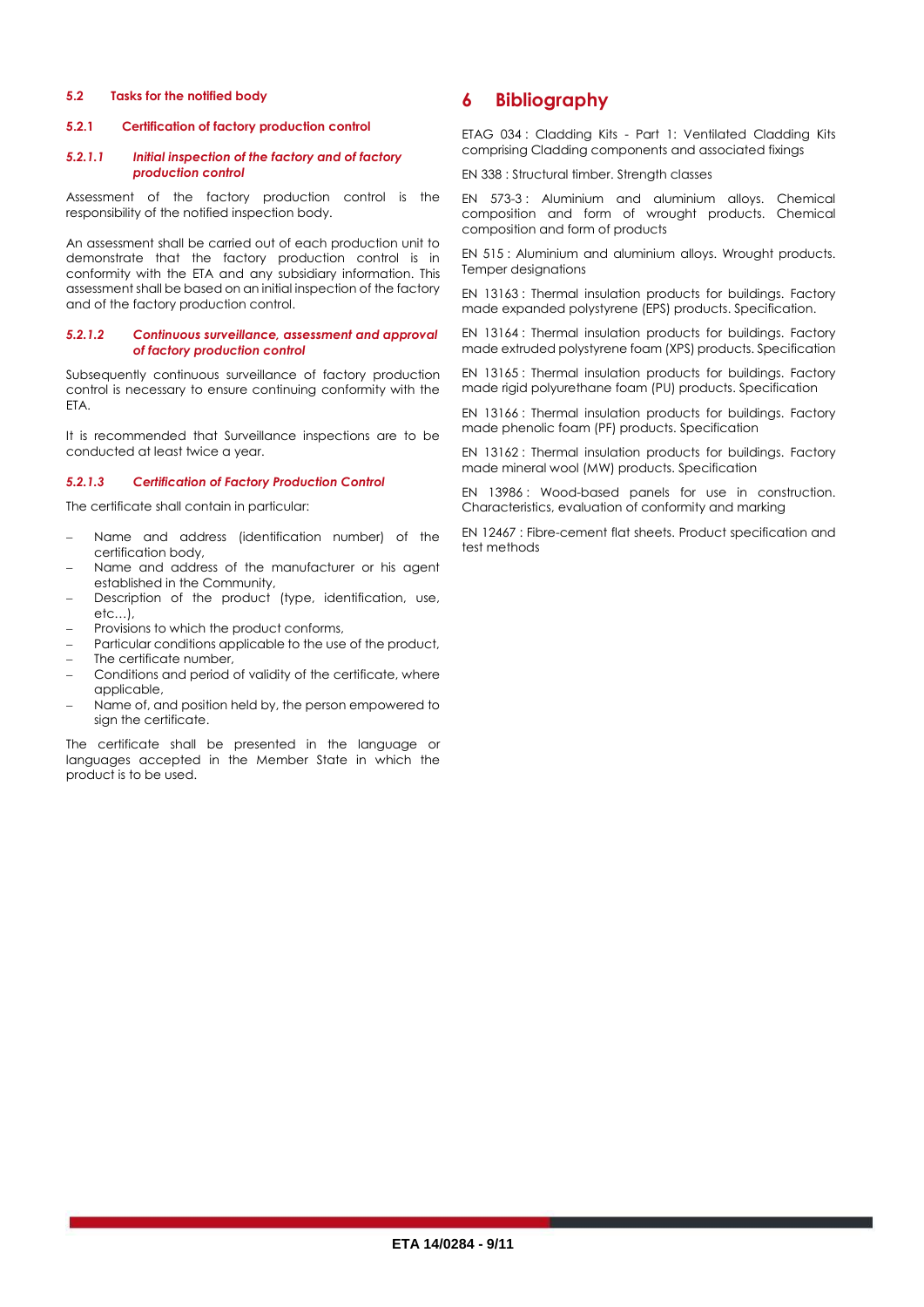# **Annex I- Requirements for insulation materials**

| Edge finishing                              |               | Straight                                             | Tongued and grooved<br>or rebate                 | Tongued and grooved<br>or rebate                           | Tongued and grooved<br>or rebate                     | Tongued and grooved<br>or rebate                     |
|---------------------------------------------|---------------|------------------------------------------------------|--------------------------------------------------|------------------------------------------------------------|------------------------------------------------------|------------------------------------------------------|
| Thermal conductivity                        | EN 12667      | $\lambda$ 90/90 $\leq \lambda_{D}$                   | $\lambda_{90/90} \leq \lambda_{D}$               | $\lambda$ 90/90 $\leq \lambda_{D}$                         | $\lambda_{90/90} \leq \lambda_D$                     | $\lambda_{90/90} \leq \lambda_D$                     |
| Tolerance on length                         | <b>EN 822</b> | ±2%                                                  | L1                                               | ± 8 mm<br>$(1 < 1000$ mm)<br>$±10$ mm<br>$(l \ge 1000$ mm) | ± 5 mm<br>$(1 < 1000$ mm)                            | ± 5 mm<br>$(1 < 1250$ mm)                            |
|                                             |               |                                                      |                                                  |                                                            | $± 7.5$ mm<br>$(1 \le 2000$ mm)                      | $± 7.5$ mm<br>$(1 \le 2000$ mm)                      |
|                                             |               |                                                      |                                                  |                                                            | $±10$ mm<br>$(1 \le 4000$ mm)                        | $±10$ mm<br>$(1 \le 4000$ mm)                        |
|                                             |               |                                                      |                                                  |                                                            | $±15$ mm<br>$(1 > 4000$ mm)                          | $±15$ mm<br>$(1 > 4000$ mm)                          |
| Tolerance on width                          | <b>EN 822</b> | ±1,5%                                                | W1                                               | ± 8 mm<br>$(b < 1000$ mm)                                  | ± 5 mm<br>$(b < 1000$ mm)                            | ± 3 mm<br>$(b < 1250$ mm)                            |
|                                             |               |                                                      |                                                  | $±10$ mm<br>$(b \ge 1000$ mm)                              | $± 7.5$ mm<br>$(b \le 2000$ mm)                      | $± 7.5$ mm<br>$(b \le 2000$ mm)                      |
| Tolerance on thickness                      | <b>EN 823</b> | T3, T4, T5, T6, T7                                   | T1                                               | T1                                                         | T <sub>2</sub>                                       | T1. T2                                               |
| Squareness                                  | <b>EN 824</b> | $\leq 5$ mm/m                                        | S <sub>1</sub>                                   | $\leq$ 5 mm/m                                              | $\leq 6$ mm/m                                        | $S_{\text{LB}} \leq 6$ mm/m<br>$S_d \leq 2$ mm       |
| <b>Flatness</b>                             | <b>EN 825</b> | $\leq 6$ mm                                          | P4                                               | $\leq$ 3/5 mm<br>(S 75 dm <sup>2</sup> )                   | $\leq$ 5 mm<br>≤ 75 dm²)                             | $\leq 10$ mm<br>$(d < 50$ mm)                        |
|                                             |               |                                                      |                                                  | ≤ 3/5/7 mm<br>$(> 75$ dm <sup>2</sup> )                    | $\leq 10$ mm<br>(> 75 dm <sup>2</sup> )              | $\leq$ 7.5 mm<br>$(50 \le d \le 100$ mm)             |
| Dimensional stability                       | EN 1604       | 48h 23°C 90%RV                                       | DS(70,90)1                                       | 48h 70°C 90%RV                                             | $\geq DS$ (TH)2                                      | 48h 70°C 90%RV                                       |
|                                             |               | $\leq$ 1%                                            | $\leq$ 1%                                        | $\leq 5\%$                                                 |                                                      | ±1,5%                                                |
| Pull resistance perpendicular to<br>surface | EN 1608       | $\geq$ 2 x mass                                      | $\overline{a}$                                   |                                                            |                                                      |                                                      |
| Reaction to fire                            | EN 13501-1    | $A1-F$                                               | $A1-F$                                           | $A1-F$                                                     | $A1-F$                                               | $A1-F$                                               |
| Compression strength                        | <b>EN 826</b> |                                                      | $\geq$ CS (10) 60                                | $\geq$ CS (10\Y) 100                                       | $\geq$ CS (10\Y) 100                                 | $\geq$ CS (Y) 100                                    |
| Moisture absorption                         | EN 1609       | $\leq$ 0,5 kg/m <sup>2</sup>                         | $\overline{a}$                                   |                                                            |                                                      | WS4 ≤ 0.5 kg/m <sup>2</sup>                          |
| Vapour permeability                         | EN 12086      | Declared performance<br>according to<br>EN ISO 10456 | <b>Tabulated values</b><br>according to EN 13163 | Declared performance<br>according to<br>EN ISO 10456       | Declared performance<br>according to<br>EN ISO 10456 | Declared performance<br>according to<br>EN ISO 10456 |